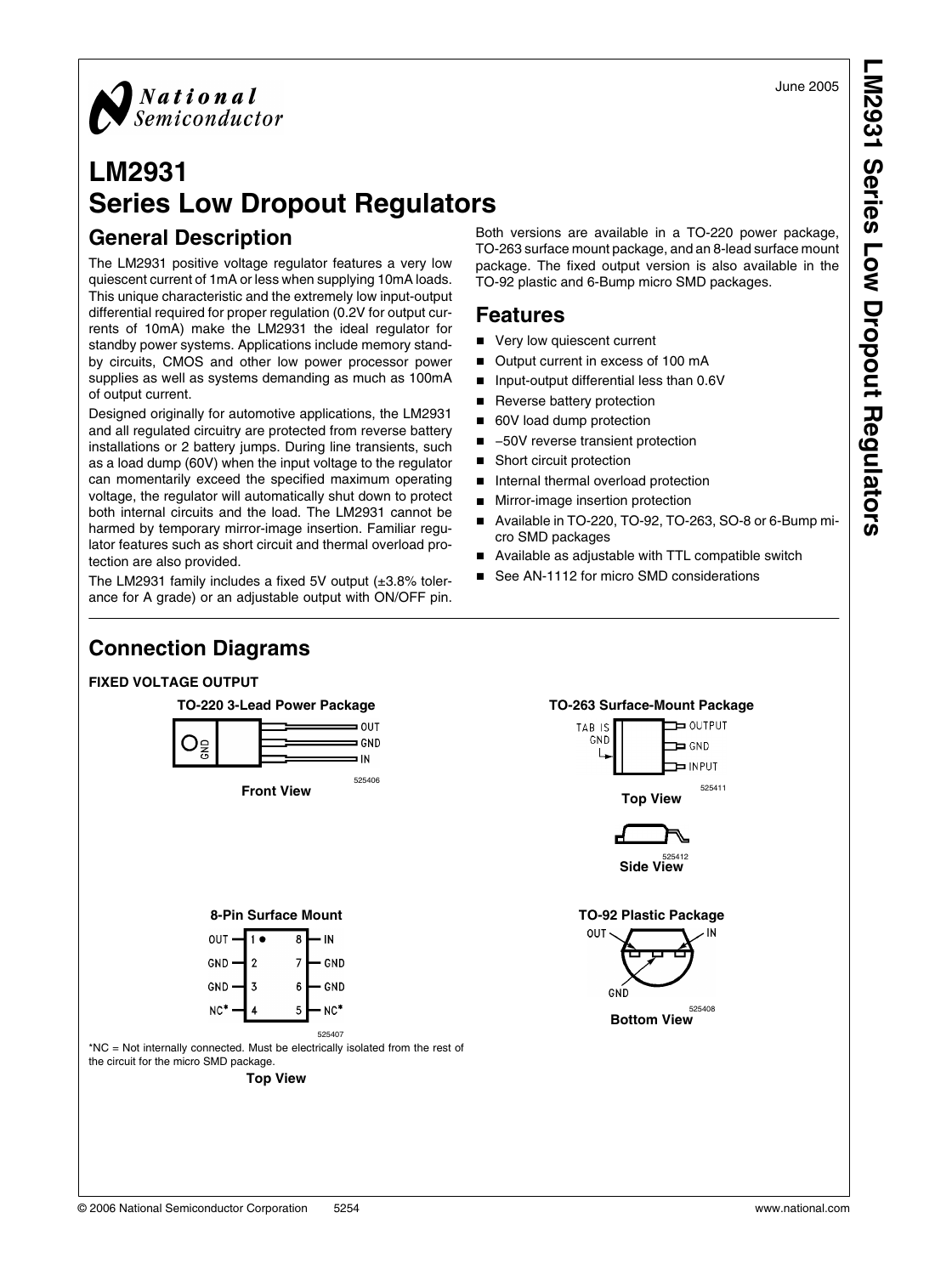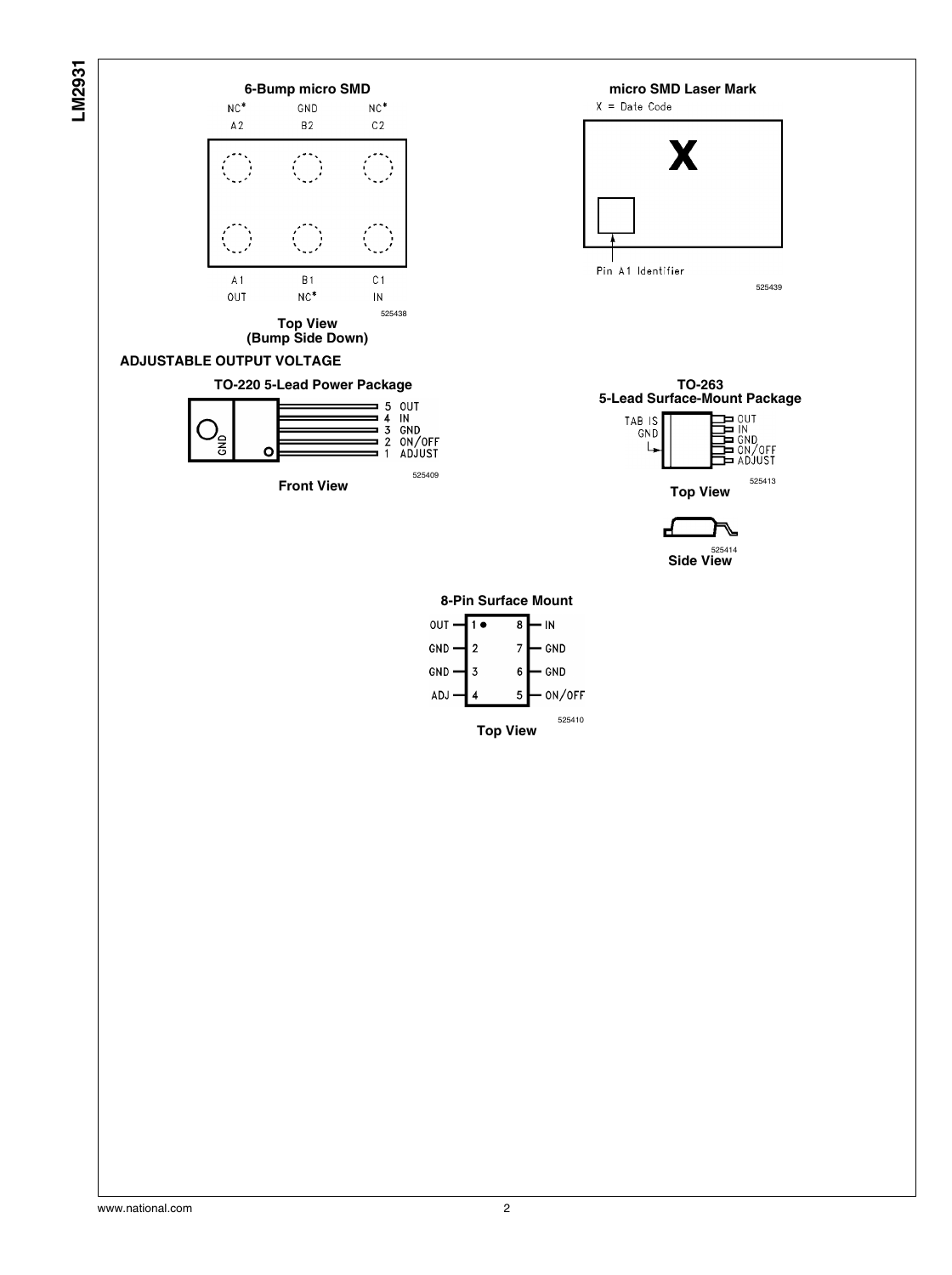## **Ordering Information**

| Output<br><b>Number</b> | Package               | <b>Part Number</b> | <b>Package Marking</b> | <b>Transport Media</b> | <b>NSC Drawing</b> |  |
|-------------------------|-----------------------|--------------------|------------------------|------------------------|--------------------|--|
| 5V                      | 3-Pin TO-220          | LM2931T-5.0        | LM2931T-5.0            | Rails                  | T03B               |  |
|                         |                       | LM2931AT-5.0       | LM2931AT-5.0           | Rails                  |                    |  |
|                         | 3-Pin TO-263          | LM2931S-5.0        | LM2931S-5.0            | Rails                  | TS3B               |  |
|                         |                       | LM2931AS-5.0       | LM2931AS-5.0           | Rails                  |                    |  |
|                         | TO-92                 | LM2931Z-5.0        | LM2931Z-5              | 1.8k Units per Box     | Z03A               |  |
|                         |                       | LM2931AZ-5.0       | LM2931AZ               | 1.8k Units per Box     |                    |  |
|                         | 8-Pin<br><b>SOIC</b>  | LM2931M-5.0        | 2931M-5.0              | Rails                  | M08A               |  |
|                         |                       | LM2931AM-5.0       | 2931AM-5.0             | Rails                  |                    |  |
|                         | * 6-Bump<br>micro SMD | LM2931IBPX-5.0     |                        | Tape and Reel          | BPA06HTA           |  |
| Adjustable,             | 5-Pin TO-220          | LM2931CT           | LM2931CT               | Rails                  | <b>T05A</b>        |  |
| 3V to 24V               | 5-Pin TO-263          | LM2931CS           | LM2931CS               | Rails                  | TS5B               |  |
|                         | 8-Pin<br><b>SOIC</b>  | LM2931CM           | LM2931CM               | Rails                  | M08A               |  |
| 3.3V                    | * 6-Bump<br>micro SMD | LM2931IBPX-3.3     |                        | Tape and Reel          | BPA06HTB           |  |

**Note:** The micro SMD package marking is a single digit manufacturing Date Code Only.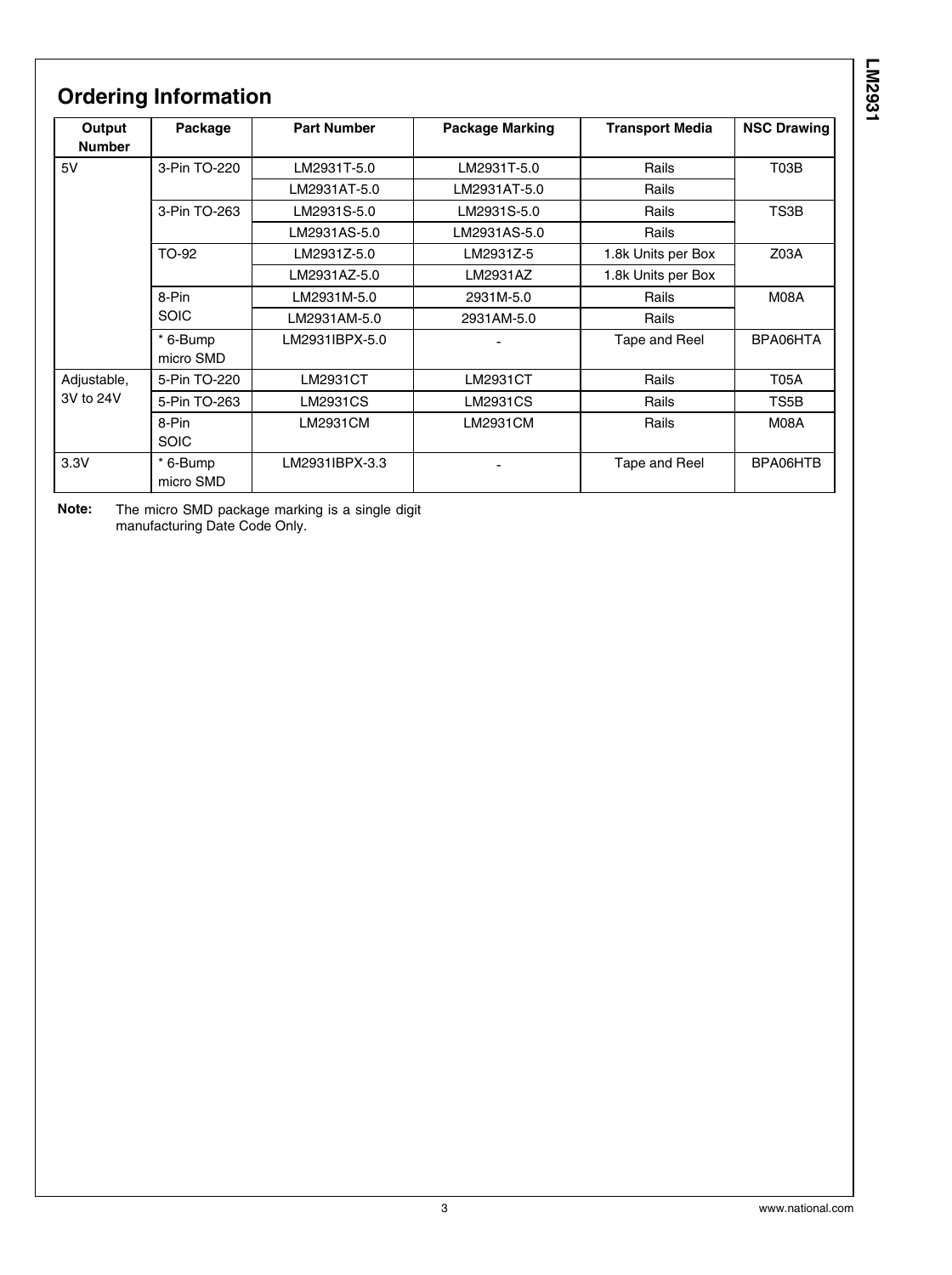## **Typical Applications**



\*Required if regulator is located far from power supply filter.

\*\*C2 must be at least 100 μF to maintain stability. May be increased without bound to maintain regulation during transients. Locate as close as possible to the regulator. This capacitor must be rated over the same operating temperature range as the regulator. The equivalent series resistance (ESR) of this capacitor is critical; see curve.

#### **LM2931 Adjustable Output**





Note: Using 27k for R1 will automatically compensate for errors in V<sub>OUT</sub> due to the input bias current of the ADJ pin (approximately 1 µA).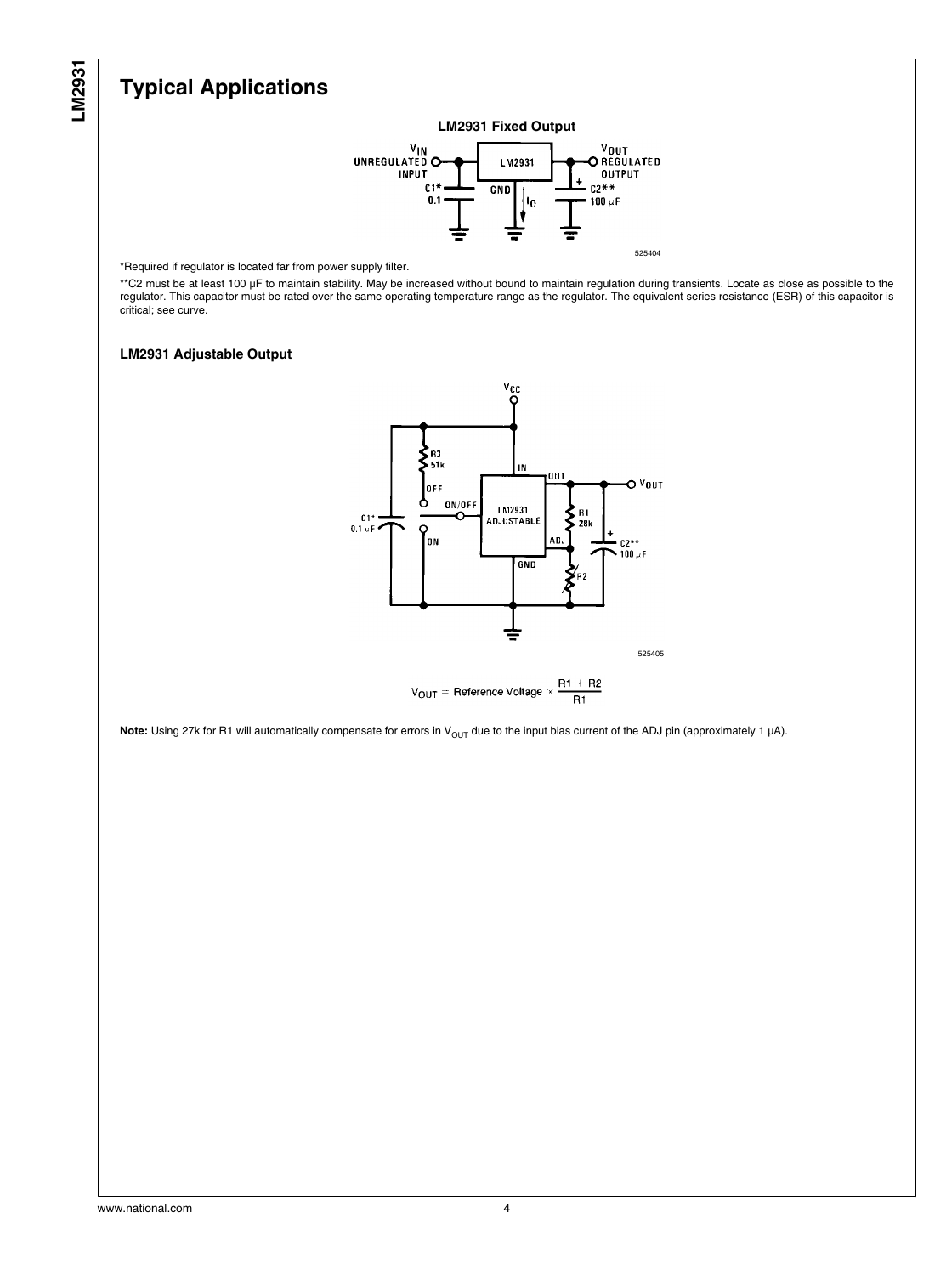| <b>Absolute Maximum Ratings (Note 1)</b><br>If Military/Aerospace specified devices are required,<br>please contact the National Semiconductor Sales Office/<br>Distributors for availability and specifications. |     | LM2931<br>Internal Power Dissipation<br>(Notes 2, 4)<br><b>Operating Ambient Temperature</b> | 50V<br><b>Internally Limited</b>    |
|-------------------------------------------------------------------------------------------------------------------------------------------------------------------------------------------------------------------|-----|----------------------------------------------------------------------------------------------|-------------------------------------|
| Input Voltage                                                                                                                                                                                                     |     | Range                                                                                        | $-40^{\circ}$ C to $+85^{\circ}$ C  |
| <b>Operating Range</b>                                                                                                                                                                                            | 26V | <b>Maximum Junction Temperature</b>                                                          | $125^{\circ}$ C                     |
| Overvoltage Protection                                                                                                                                                                                            |     | Storage Temperature Range                                                                    | $-65^{\circ}$ C to $+150^{\circ}$ C |
| LM2931A, LM2931C (Adjustable)                                                                                                                                                                                     | 60V | Lead Temp. (Soldering, 10 seconds)                                                           | $230^{\circ}$ C                     |
|                                                                                                                                                                                                                   |     | ESD Tolerance (Note 5)                                                                       | 2000V                               |

## **Electrical Characteristics for Fixed 3.3V Version**

V<sub>IN</sub> = 14V, I<sub>O</sub> = 10mA, T<sub>J</sub> = [2](#page-5-0)5°C, C<sub>2</sub> = 100μF (unless otherwise specified) (Note 2)

| Parameter                                                                             | <b>Conditions</b>                                                                                |              | LM2931-3.3        | <b>Units</b>                        |
|---------------------------------------------------------------------------------------|--------------------------------------------------------------------------------------------------|--------------|-------------------|-------------------------------------|
|                                                                                       |                                                                                                  | <b>Typ</b>   | Limit<br>(Note 3) |                                     |
| Output Voltage                                                                        |                                                                                                  | 3.3          | 3.465<br>3.135    | $V_{MAX}$<br>$V_{MIN}$              |
|                                                                                       | 4V ≤ V <sub>IN</sub> ≤ 26V, I <sub>O</sub> = 100 mA<br>$-40^{\circ}$ C ≤ T <sub>.I</sub> ≤ 125°C |              | 3.630<br>2.970    | <b>V<sub>MAX</sub></b><br>$V_{MIN}$ |
| Line Regulation                                                                       | $4V \leq V_{IN} \leq 26V$                                                                        | 4            | 33                | $mV_{MAX}$                          |
| <b>Load Regulation</b>                                                                | 5mA ≤ $I_0$ ≤ 100mA                                                                              | 10           | 50                | $mv_{MAX}$                          |
| Output Impedance                                                                      | 100mA <sub>DC</sub> and 10mA <sub>rms</sub> ,<br>100Hz - 10kHz                                   | 200          |                   | $m\Omega$                           |
| Quiescent Current                                                                     | $I_{\Omega} \le 10$ mA, $4V \le V_{IN} \le 26V$<br>$-40^{\circ}$ C ≤ T <sub>.I</sub> ≤ 125°C     | 0.4          | 1.0               | $\mathsf{mA}_\mathsf{MAX}$          |
|                                                                                       | $I_{\text{O}}$ = 100mA, $V_{\text{IN}}$ = 14V, T <sub>J</sub> = 25 <sup>°</sup> C                | 15           |                   | mA                                  |
| Output Noise Voltage                                                                  | 10Hz -100kHz, $C_{OUT}$ = 100µF                                                                  | 330          |                   | $\mu V_{rms}$                       |
| Long Term Stability                                                                   |                                                                                                  | 13           |                   | mV/1000 hr                          |
| Ripple Rejection                                                                      | $f_{\Omega} = 120$ Hz                                                                            | 80           |                   | dB                                  |
| Dropout Voltage                                                                       | $I_{\Omega} = 10mA$<br>$I_{O} = 100mA$                                                           | 0.05<br>0.30 | 0.2<br>0.6        | $V_{MAX}$                           |
| Maximum Operational Input<br>Voltage                                                  |                                                                                                  | 33           | 26                | $V_{MIN}$                           |
| <b>Maximum Line Transient</b>                                                         | $R_1 = 500\Omega, V_0 \le 5.5V,$<br>$T = 1ms, r \le 100ms$                                       | 70           | 50                | $V_{MIN}$                           |
| Reverse Polarity Input Voltage, DC $ V_{O} \ge -0.3V$ , R <sub>L</sub> = 500 $\Omega$ |                                                                                                  | $-30$        | $-15$             | $V_{MIN}$                           |
| Reverse Polarity Input Voltage,<br>Transient                                          | T = 1ms, $\tau \le 100$ ms, R <sub>1</sub> = 500 $\Omega$                                        | $-80$        | $-50$             | $V_{MIN}$                           |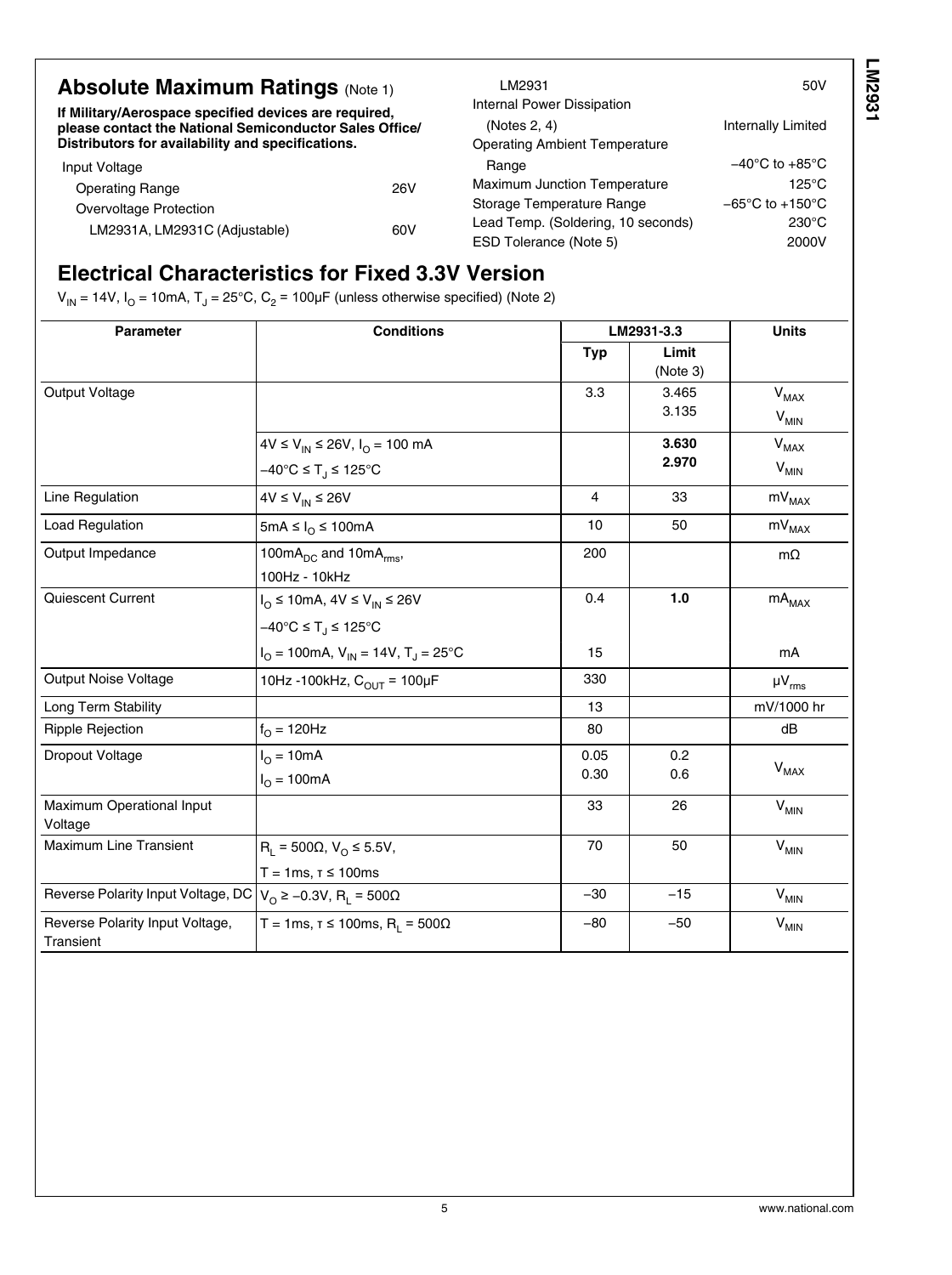#### <span id="page-5-0"></span>**Electrical Characteristics for Fixed 5V Version**

 $V_{\mathsf{IN}}$  = 14V, I<sub>O</sub> = 10mA, T<sub>J</sub> = 25°C, C2 = 100 μF (unless otherwise specified) (Note 2)

| Parameter                                    | <b>Conditions</b>                                                                                  |                     | LM2931A-5.0       |                     | LM2931-5.0        |                                          |
|----------------------------------------------|----------------------------------------------------------------------------------------------------|---------------------|-------------------|---------------------|-------------------|------------------------------------------|
|                                              |                                                                                                    | <b>Typ</b>          | Limit<br>(Note 3) | <b>Typ</b>          | Limit<br>(Note 3) |                                          |
| Output Voltage                               |                                                                                                    | 5                   | 5.19<br>4.81      | 5                   | 5.25<br>4.75      | $V_{MAX}$<br>$V_{MIN}$                   |
|                                              | 6.0V ≤ $V_{IN}$ ≤ 26V, $I_{O}$ = 100mA<br>$-40^{\circ}$ C ≤ T <sub>.1</sub> ≤ 125°C                |                     | 5.25<br>4.75      |                     | 5.5<br>4.5        | $V_{MAX}$<br>$\mathsf{V}_{\mathsf{MIN}}$ |
| Line Regulation                              | $9V \le V_{IN} \le 16V$<br>6V $\leq$ V <sub>IN</sub> $\leq$ 26V                                    | $\overline{c}$<br>4 | 10<br>30          | $\overline{c}$<br>4 | 10<br>30          | $mV_{MAX}$                               |
| <b>Load Regulation</b>                       | 5 mA ≤ $IO$ ≤ 100mA                                                                                | 14                  | 50                | 14                  | 50                | $\rm mV_{MAX}$                           |
| Output Impedance                             | 100 $mA_{DC}$ and 10 $mA_{rms}$ ,<br>100Hz - 10kHz                                                 | 200                 |                   | 200                 |                   | $m\Omega$                                |
| Quiescent Current                            | $I_{\Omega} \le 10$ mA, 6V $\le V_{\text{IN}} \le 26V$<br>$-40^{\circ}$ C ≤ T <sub>J</sub> ≤ 125°C | 0.4                 | 1.0               | 0.4                 | $1.0$             | $mA_{MAX}$                               |
|                                              | $I_{\text{O}}$ = 100mA, $V_{\text{IN}}$ = 14V, T <sub>J</sub> = 25 <sup>o</sup> C                  | 15                  | 30<br>5           | 15                  |                   | $\mathsf{mA}_\mathsf{MAX}$<br>$mA_{MIN}$ |
| <b>Output Noise Voltage</b>                  | 10Hz -100kHz, $C_{OUT}$ = 100µF                                                                    | 500                 |                   | 500                 |                   | $\mu V_{rms}$                            |
| Long Term Stability                          |                                                                                                    | 20                  |                   | 20                  |                   | mV/1000<br>hr                            |
| <b>Ripple Rejection</b>                      | $f_{\Omega}$ = 120 Hz                                                                              | 80                  | 55                | 80                  |                   | $\mathsf{dB}_\mathsf{MIN}$               |
| Dropout Voltage                              | $I_{O} = 10mA$<br>$I_{\Omega}$ = 100mA                                                             | 0.05<br>0.3         | 0.2<br>0.6        | 0.05<br>0.3         | 0.2<br>0.6        | <b>V<sub>MAX</sub></b>                   |
| Maximum Operational Input<br>Voltage         |                                                                                                    | 33                  | 26                | 33                  | 26                | $V_{MIN}$                                |
| <b>Maximum Line Transient</b>                | $R_1 = 500\Omega, V_0 \le 5.5V,$<br>$T = 1ms, r \le 100ms$                                         | 70                  | 60                | 70                  | 50                | $V_{MIN}$                                |
| Reverse Polarity Input Voltage,<br>DC        | $V_$ ≥ –0.3V, R <sub>1</sub> = 500Ω                                                                | $-30$               | $-15$             | $-30$               | $-15$             | $V_{MIN}$                                |
| Reverse Polarity Input Voltage,<br>Transient | T = 1ms, $\tau \le 100$ ms, R <sub>1</sub> = 500 $\Omega$                                          | $-80$               | $-50$             | $-80$               | $-50$             | $\mathsf{V}_{\mathsf{MIN}}$              |

**Note 1:** Absolute Maximum Ratings indicate limits beyond which damage to the device may occur. Electrical specifications do not apply when operating the device beyond its rated operating conditions.

**Note 2:** See circuit in Typical Applications. To ensure constant junction temperature, low duty cycle pulse testing is used.

**Note 3:** All limits are guaranteed for T<sub>J</sub> = 25°C (standard type face) or over the full operating junction temperature range of –40°C to +125°C (bold type face).

Note 4: The maximum power dissipation is a function of maximum junction temperature T<sub>Jmax</sub>, total thermal resistance  $\theta_{\rm JA}$ , and ambient temperature T<sub>A</sub>. The maximum allowable power dissipation at any ambient temperature is P<sub>D</sub> = (T<sub>Jmax</sub> - T<sub>A</sub>)/ $\theta_{\rm JA}$ . If this dissipation is exceeded, the die temperature will rise above 150°C and the LM2931 will go into thermal shutdown. For the LM2931 in the TO-92 package,  $\theta_{JA}$  is 195°C/W; in the SO-8 package,  $\theta_{JA}$  is 160°C/W, and in the TO-220 package, θ<sub>JA</sub> is 50°C/W; in the TO-263 package, θ<sub>JA</sub> is 73°C/W; and in the 6-Bump micro SMD package θ<sub>JA</sub> is 290°C/W. If the TO-220 package is used with a heat sink,  $\theta_{JA}$  is the sum of the package thermal resistance junction-to-case of 3°C/W and the thermal resistance added by the heat sink and thermal interface.

If the TO-263 package is used, the thermal resistance can be reduced by increasing the P.C. board copper area thermally connected to the package: Using 0.5 square inches of copper area,  $\theta_{JA}$  is 50°C/W; with 1 square inch of copper area,  $\theta_{JA}$  is 37°C/W; and with 1.6 or more square inches of copper area,  $\theta_{JA}$  is 32°C/ W.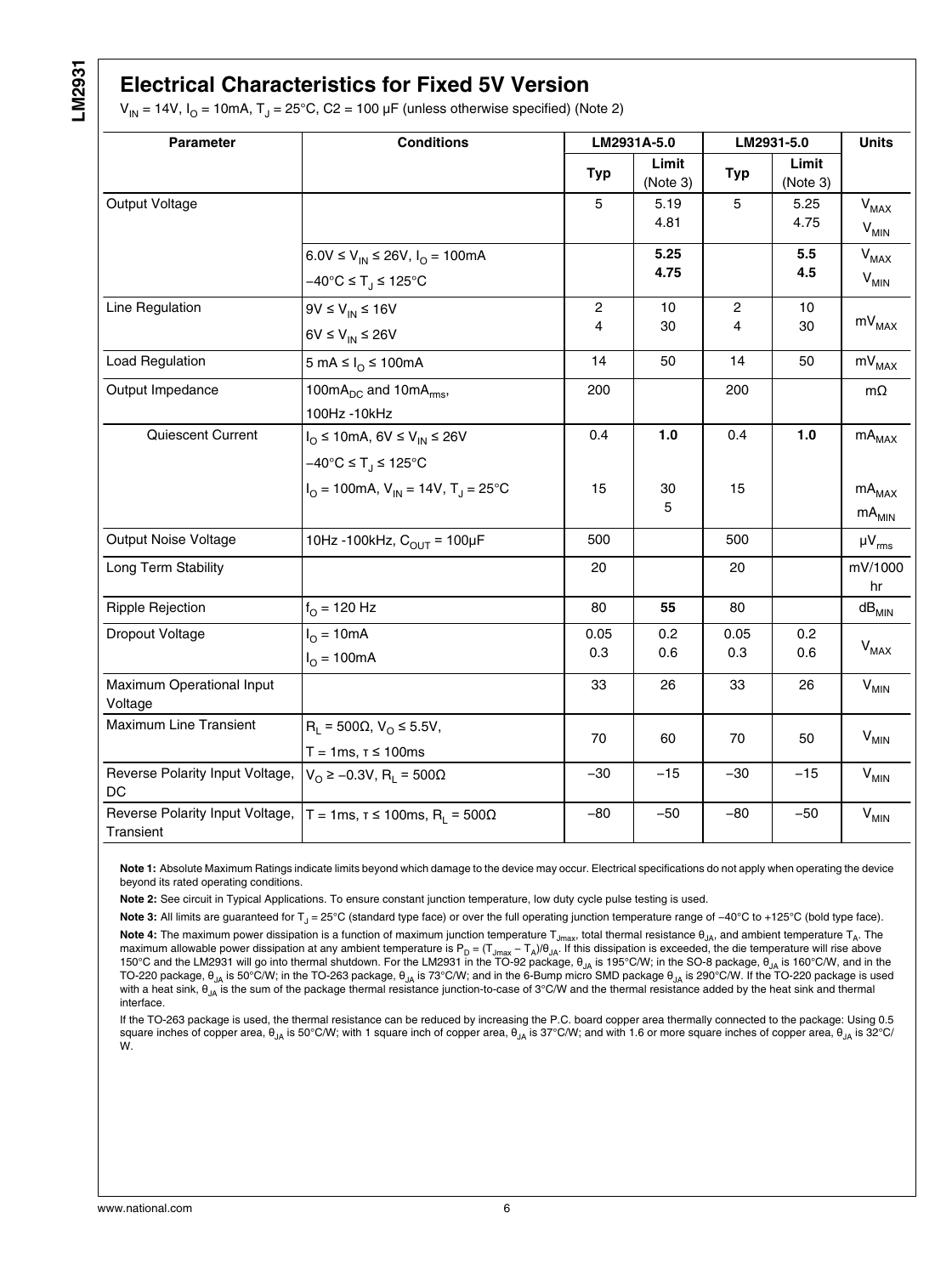<span id="page-6-0"></span>**Note 5:** Human body model, 100 pF discharged through 1.5 kΩ.

#### **Electrical Characteristics for Adjustable Version**

 $\rm V_{IN}$  = 14V,  $\rm V_{OUT}$  = 3V, I $_{\rm O}$  = 10 mA, T $_{\rm J}$  = 25°C, R1 = 27k, C2 = 100 µF (unless otherwise specified) (Note [2\)](#page-5-0)

| <b>Parameter</b>                     | <b>Conditions</b>                                                           | <b>Typ</b> | Limit        | <b>Units</b><br>Limit       |
|--------------------------------------|-----------------------------------------------------------------------------|------------|--------------|-----------------------------|
| Reference Voltage                    |                                                                             | 1.20       | 1.26         | <b>V<sub>MAX</sub></b>      |
|                                      |                                                                             |            | 1.14         | $V_{MIN}$                   |
|                                      | $I_{\text{O}}$ ≤ 100 mA, $-40^{\circ}$ C ≤ T <sub>i</sub> ≤ 125°C, R1 = 27k |            | 1.32         | <b>V<sub>MAX</sub></b>      |
|                                      | Measured from V <sub>OUT</sub> to Adjust Pin                                |            | 1.08         | $V_{MIN}$                   |
| Output Voltage Range                 |                                                                             |            | 24           | $V_{MAX}$                   |
|                                      |                                                                             |            | 3            | $\mathsf{V}_{\mathsf{MIN}}$ |
| Line Regulation                      | $V_{OUT}$ + 0.6V $\leq$ $V_{IN}$ $\leq$ 26V                                 | 0.2        | 1.5          | mV/V <sub>MAX</sub>         |
| <b>Load Regulation</b>               | 5 mA ≤ $I_0$ ≤ 100 mA                                                       | 0.3        | $\mathbf{1}$ | $\%_{\text{MAX}}$           |
| Output Impedance                     | 100 mA <sub>DC</sub> and 10 mA <sub>rms</sub> , 100 Hz-10 kHz               | 40         |              | $m\Omega/V$                 |
| Quiescent Current                    | $I_{\Omega} = 10 \text{ mA}$                                                | 0.4        | $\mathbf{1}$ | $mA_{MAX}$                  |
|                                      | $I_{\Omega} = 100 \text{ mA}$                                               | 15         |              | mA                          |
|                                      | During Shutdown $R_L = 500\Omega$                                           | 0.8        | 1            | $\mathsf{mA}_\mathsf{MAX}$  |
| Output Noise Voltage                 | 10 Hz-100 kHz                                                               | 100        |              | $\mu V_{rms} / V$           |
| Long Term Stability                  |                                                                             | 0.4        |              | %/1000 hr                   |
| <b>Ripple Rejection</b>              | $f_{O}$ = 120 Hz                                                            | 0.02       |              | $\%$ /V                     |
| <b>Dropout Voltage</b>               | $I_{\Omega}$ ≤ 10 mA                                                        | 0.05       | 0.2          | $V_{MAX}$                   |
|                                      | $I_{O} = 100$ mA                                                            | 0.3        | 0.6          | <b>V<sub>MAX</sub></b>      |
| Maximum Operational Input<br>Voltage |                                                                             | 33         | 26           | $V_{MIN}$                   |
| <b>Maximum Line Transient</b>        | $I_{\text{O}} = 10 \text{ mA}$ , Reference Voltage $\leq 1.5 \text{ V}$     | 70         | 60           | $\mathsf{V}_{\mathsf{MIN}}$ |
|                                      | $T = 1$ ms, $T \le 100$ ms                                                  |            |              |                             |
| <b>Reverse Polarity Input</b>        | $VO$ ≥ -0.3V, R <sub>L</sub> = 500Ω                                         |            |              |                             |
| Voltage, DC                          |                                                                             | $-30$      | $-15$        | $V_{MIN}$                   |
| <b>Reverse Polarity Input</b>        | T = 1 ms, $\tau \le 100$ ms, R <sub>L</sub> = 500 $\Omega$                  |            |              |                             |
| Voltage, Transient                   |                                                                             | $-80$      | -50          | $V_{MIN}$                   |
| On/Off Threshold Voltage             | $V_0 = 3V$                                                                  |            |              |                             |
| On                                   |                                                                             | 2.0        | 1.2          | $V_{MAX}$                   |
| Off                                  |                                                                             | 2.2        | 3.25         | $V_{MIN}$                   |
| On/Off Threshold Current             |                                                                             | 20         | 50           | $\mu A_{MAX}$               |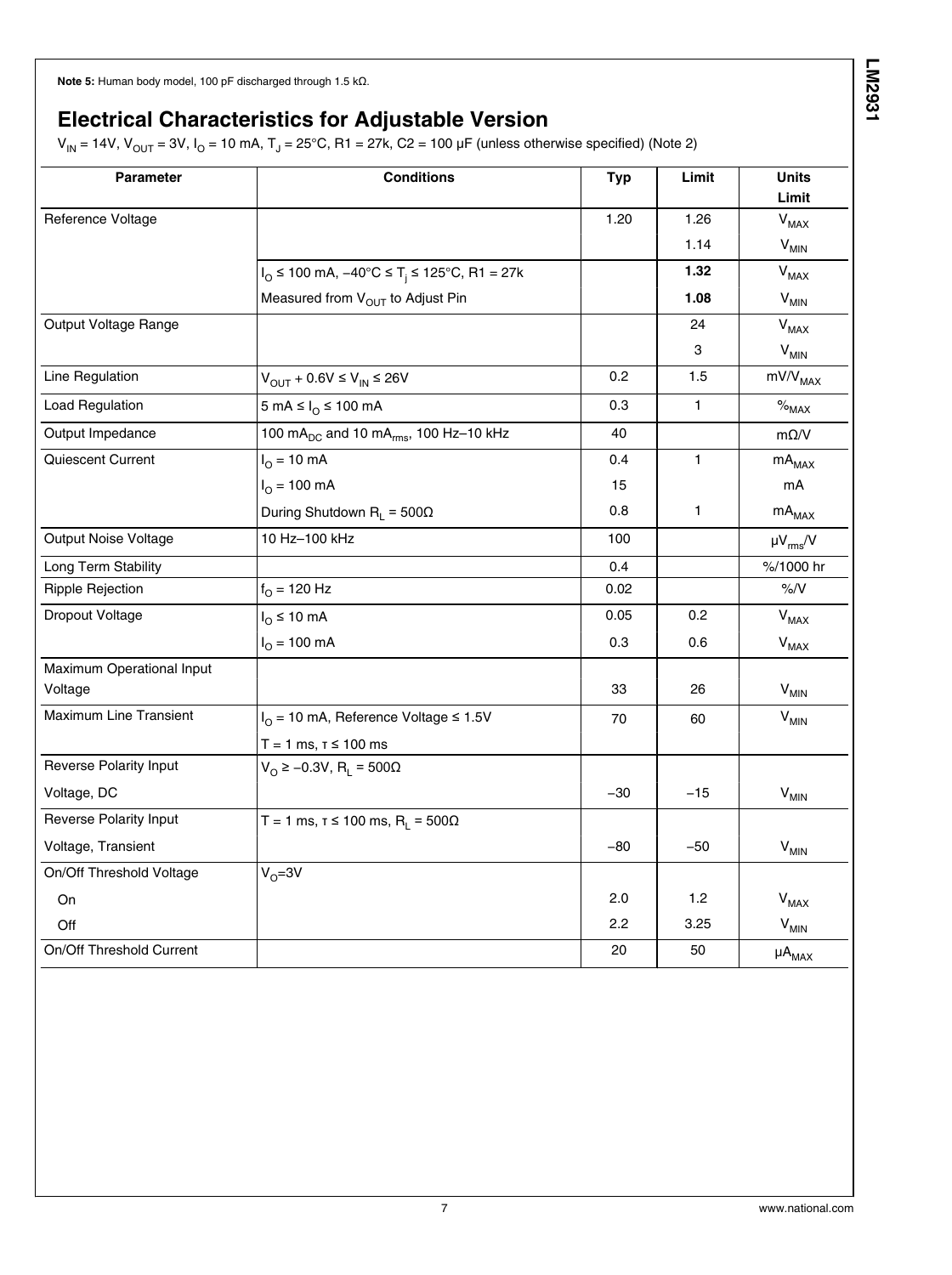

## **Typical Performance Characteristics**



525416





















525421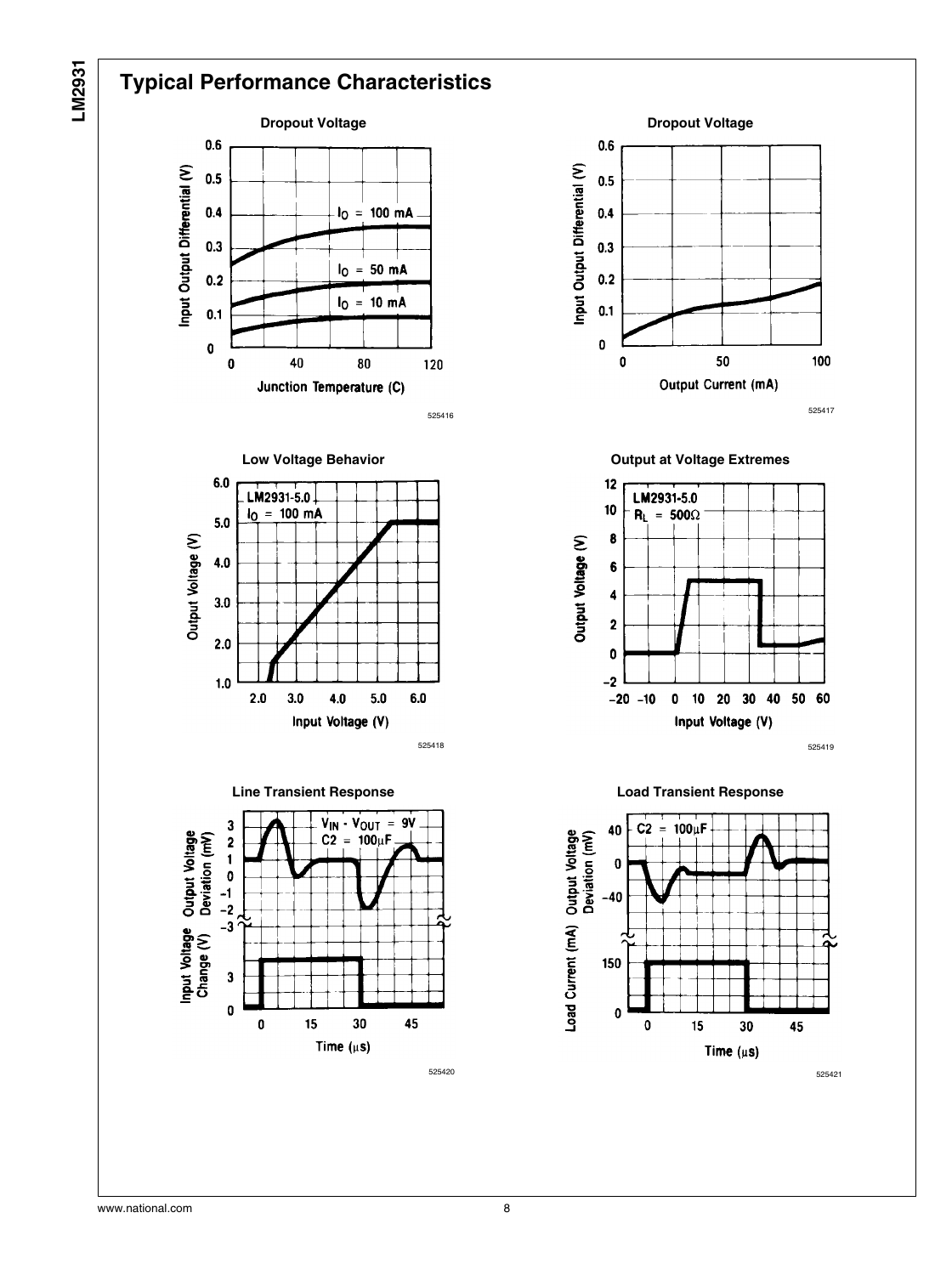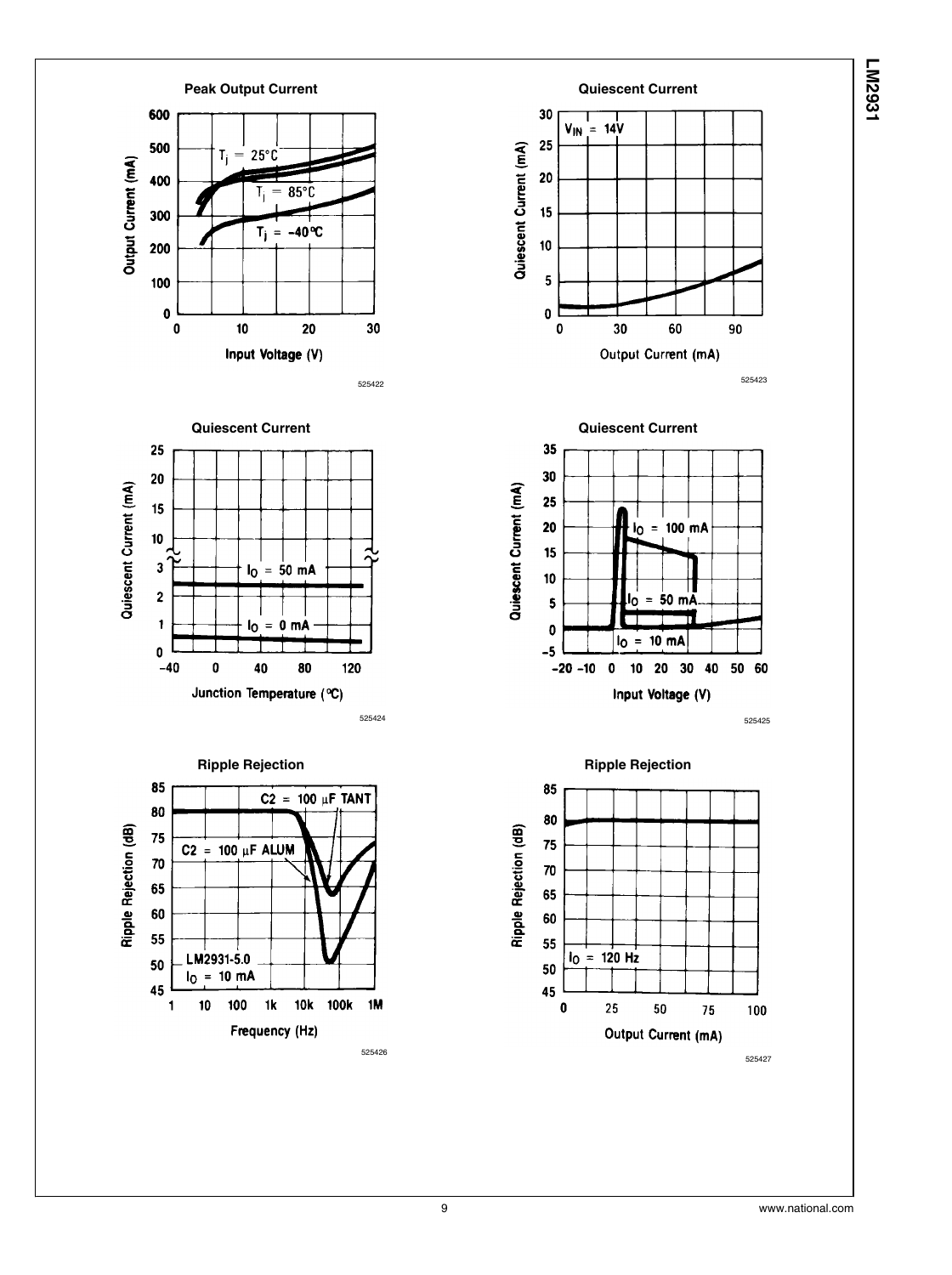







525430





**Maximum Power Dissipation (SO-8)**  $1.0$  $0.9$  $0.8$ POWER DISSIPATION (W)  $0.7$  $0.6$  $0.5$  $0.4$  $0.3$  $0.2$  $0.1$  $\mathbf{0}$ 20 30 40 50 60  $\pmb{0}$  $10\,$ 70 80 90 AMBIENT TEMPERATURE (°C) 525431

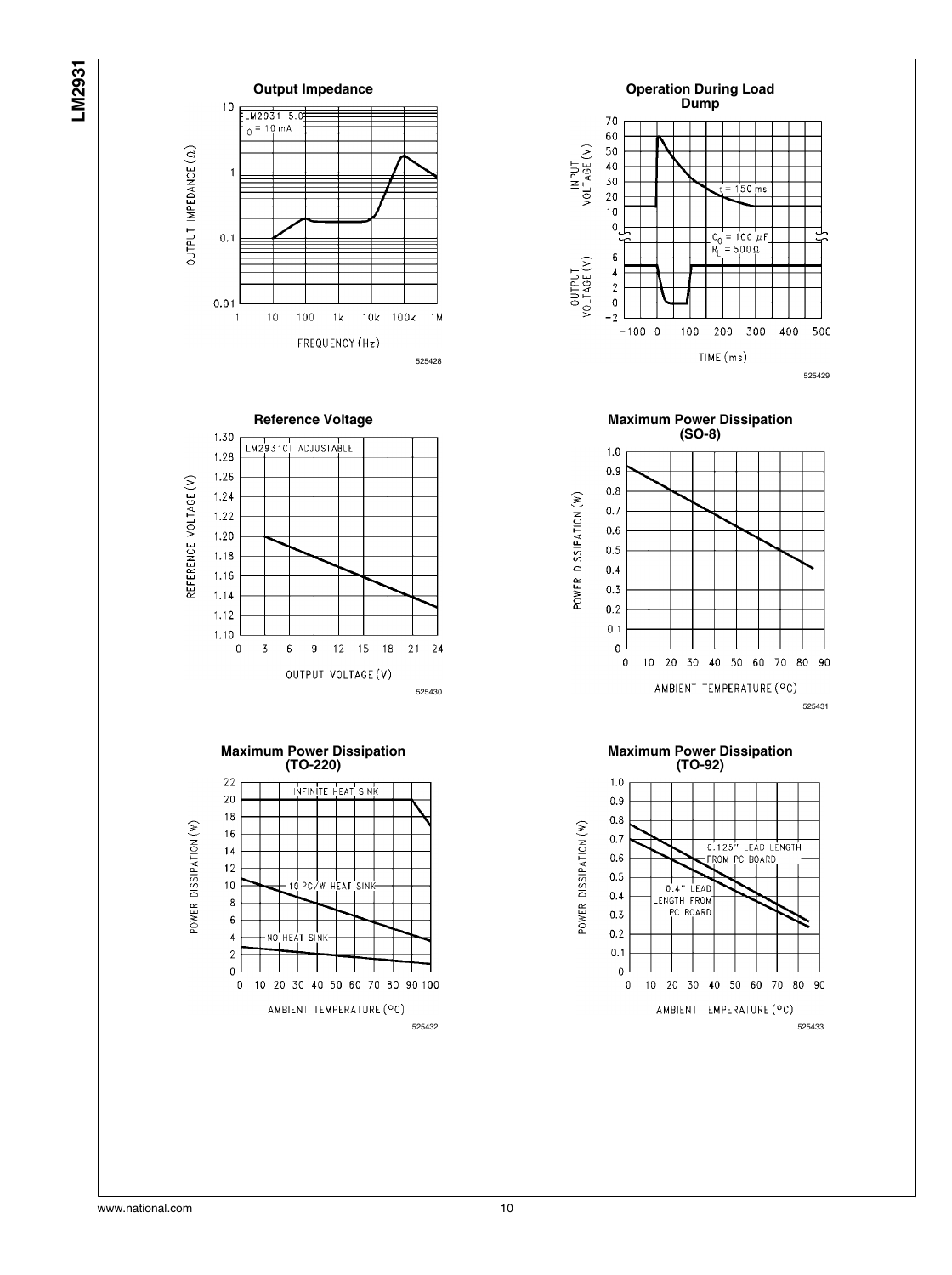





525436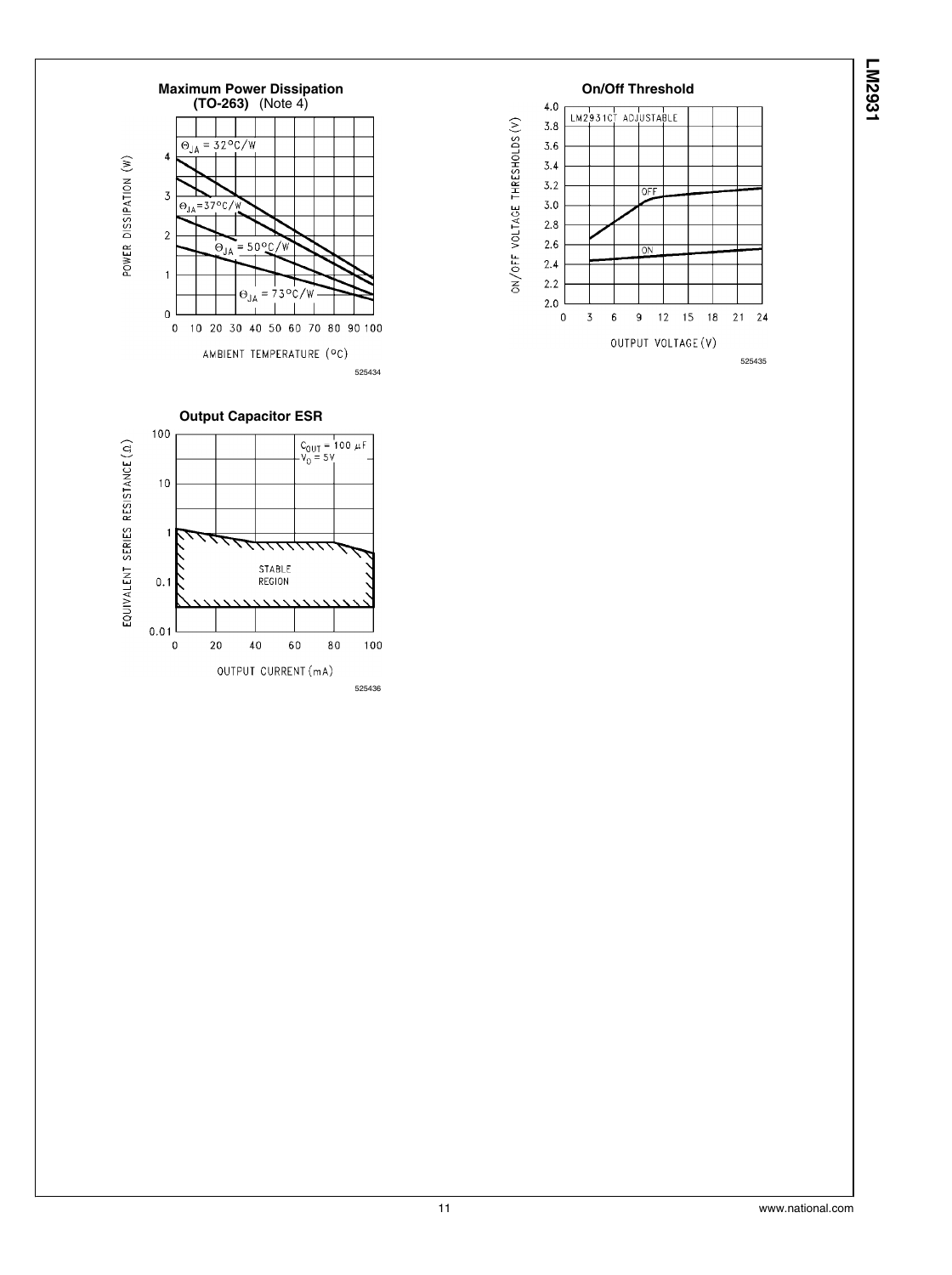

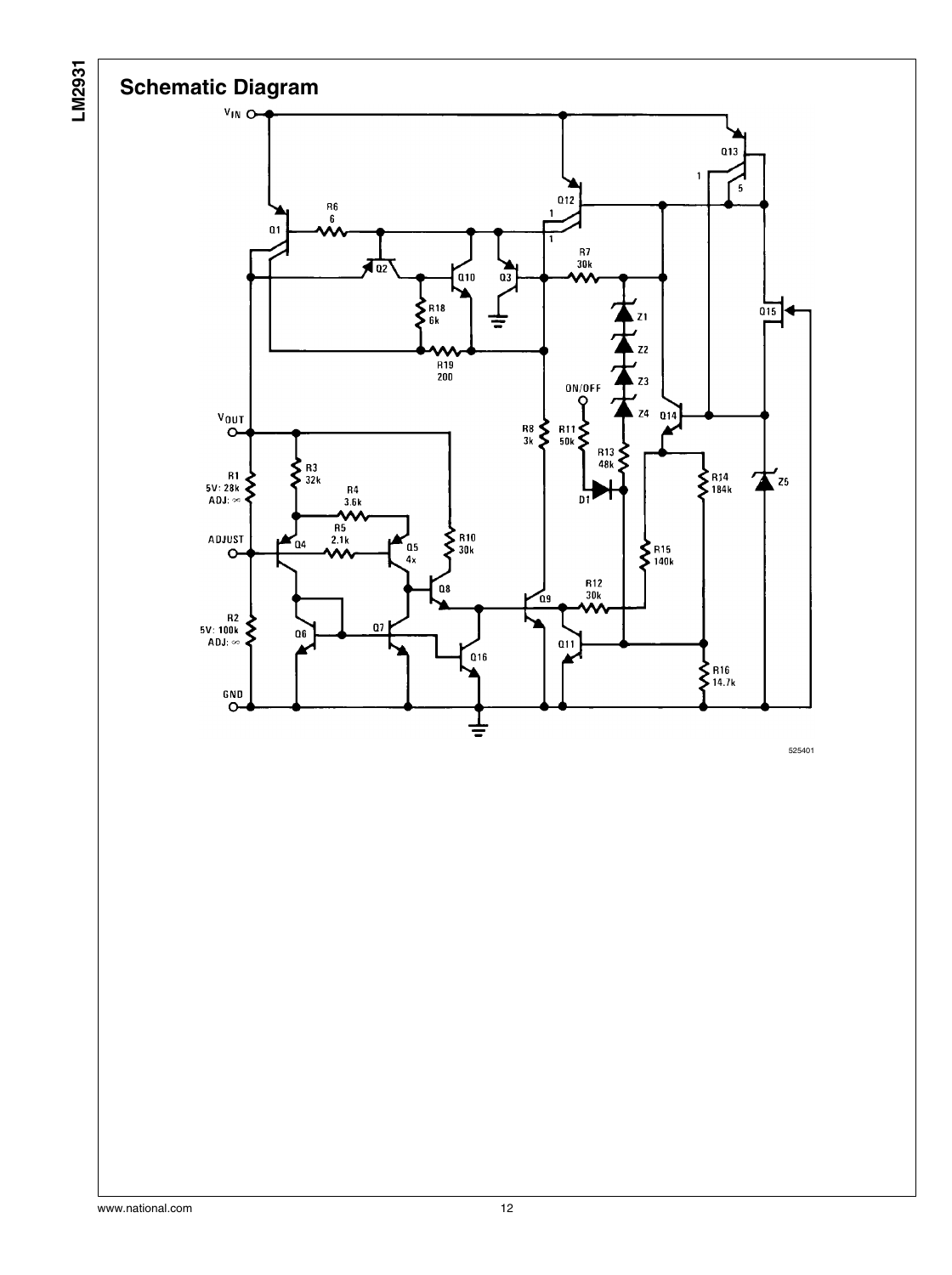## **Application Hints**

One of the distinguishing factors of the LM2931 series regulators is the requirement of an output capacitor for device stability. The value required varies greatly depending upon the application circuit and other factors. Thus some comments on the characteristics of both capacitors and the regulator are in order.

High frequency characteristics of electrolytic capacitors depend greatly on the type and even the manufacturer. As a result, a value of capacitance that works well with the LM2931 for one brand or type may not necessary be sufficient with an electrolytic of different origin. Sometimes actual bench testing, as described later, will be the only means to determine the proper capacitor type and value. Experience has shown that, as a rule of thumb, the more expensive and higher quality electrolytics generally allow a smaller value for regulator stability. As an example, while a high-quality 100 μF aluminum electrolytic covers all general application circuits, similar stability can be obtained with a tantalum electrolytic of only 47μF. This factor of two can generally be applied to any special application circuit also.

Another critical characteristic of electrolytics is their performance over temperature. While the LM2931 is designed to operate to −40°C, the same is not always true with all electrolytics (hot is generally not a problem). The electrolyte in many aluminum types will freeze around −30°C, reducing their effective value to zero. Since the capacitance is needed for regulator stability, the natural result is oscillation (and lots of it) at the regulator output. For all application circuits where cold operation is necessary, the output capacitor must be rated to operate at the minimum temperature. By coincidence, worst-case stability for the LM2931 also occurs at minimum temperatures. As a result, in applications where the regulator junction temperature will never be less than 25°C, the output capacitor can be reduced approximately by a factor of two over the value needed for the entire temperature range. To continue our example with the tantalum electrolytic, a value of only 22μF would probably thus suffice. For high-quality aluminum, 47μF would be adequate in such an application.

Another regulator characteristic that is noteworthy is that stability decreases with higher output currents. This sensible fact has important connotations. In many applications, the LM2931 is operated at only a few milliamps of output current or less. In such a circuit, the output capacitor can be further reduced in value. As a rough estimation, a circuit that is required to deliver a maximum of 10mA of output current from the regulator would need an output capacitor of only half the value compared to the same regulator required to deliver the full output current of 100mA. If the example of the tantalum capacitor in the circuit rated at 25°C junction temperature and above were continued to include a maximum of 10mA of output current, then the 22μF output capacitor could be reduced to only 10μF.

In the case of the LM2931CT adjustable regulator, the minimum value of output capacitance is a function of the output voltage. As a general rule, the value decreases with higher output voltages, since internal loop gain is reduced.

At this point, the procedure for bench testing the minimum value of an output capacitor in a special application circuit should be clear. Since worst-case occurs at minimum operating temperatures and maximum operating currents, the entire circuit, including the electrolytic, should be cooled to the minimum temperature. The input voltage to the regulator should be maintained at 0.6V above the output to keep internal power dissipation and die heating to a minimum. Worstcase occurs just after input power is applied and before the die has had a chance to heat up. Once the minimum value of capacitance has been found for the brand and type of electrolytic in question, the value should be doubled for actual use to account for production variations both in the capacitor and the regulator. (All the values in this section and the remainder of the data sheet were determined in this fashion.)

#### **LM2931 micro SMD Light Sensitivity**

When the LM2931 micro SMD package is exposed to bright sunlight, normal office fluorescent light, and other LED's, it operates within the guaranteed limits specified in the electrical characteristic table.

#### **Definition of Terms**

**Dropout Voltage:** The input-output voltage differential at which the circuit ceases to regulate against further reduction in input voltage. Measured when the output voltage has dropped 100 mV from the nominal value obtained at 14V input, dropout voltage is dependent upon load current and junction temperature.

**Input Voltage:** The DC voltage applied to the input terminals with respect to ground.

**Input-Output Differential:** The voltage difference between the unregulated input voltage and the regulated output voltage for which the regulator will operate.

**Line Regulation:** The change in output voltage for a change in the input voltage. The measurement is made under conditions of low dissipation or by using pulse techniques such that the average chip temperature is not significantly affected.

**Load Regulation:** The change in output voltage for a change in load current at constant chip temperature.

**Long Term Stability:** Output voltage stability under accelerated life-test conditions after 1000 hours with maximum rated voltage and junction temperature.

**Output Noise Voltage:** The rms AC voltage at the output, with constant load and no input ripple, measured over a specified frequency range.

**Quiescent Current:** That part of the positive input current that does not contribute to the positive load current. The regulator ground lead current.

**Ripple Rejection:** The ratio of the peak-to-peak input ripple voltage to the peak-to-peak output ripple voltage at a specified frequency.

**Temperature Stability of V<sub>O</sub>:** The percentage change in output voltage for a thermal variation from room temperature to either temperature extreme.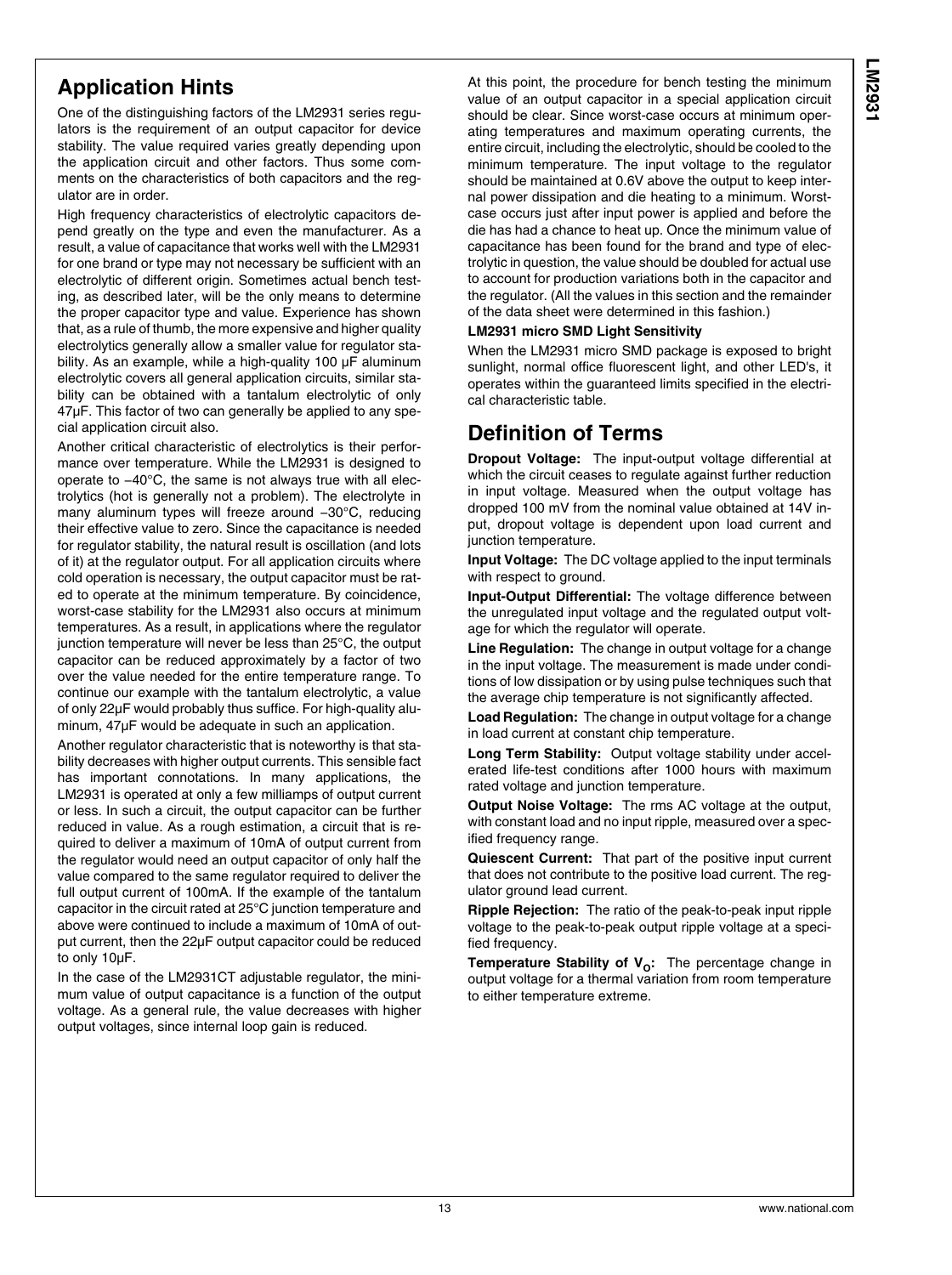#### **Physical Dimensions** inches (millimeters) unless otherwise noted



www.national.com 14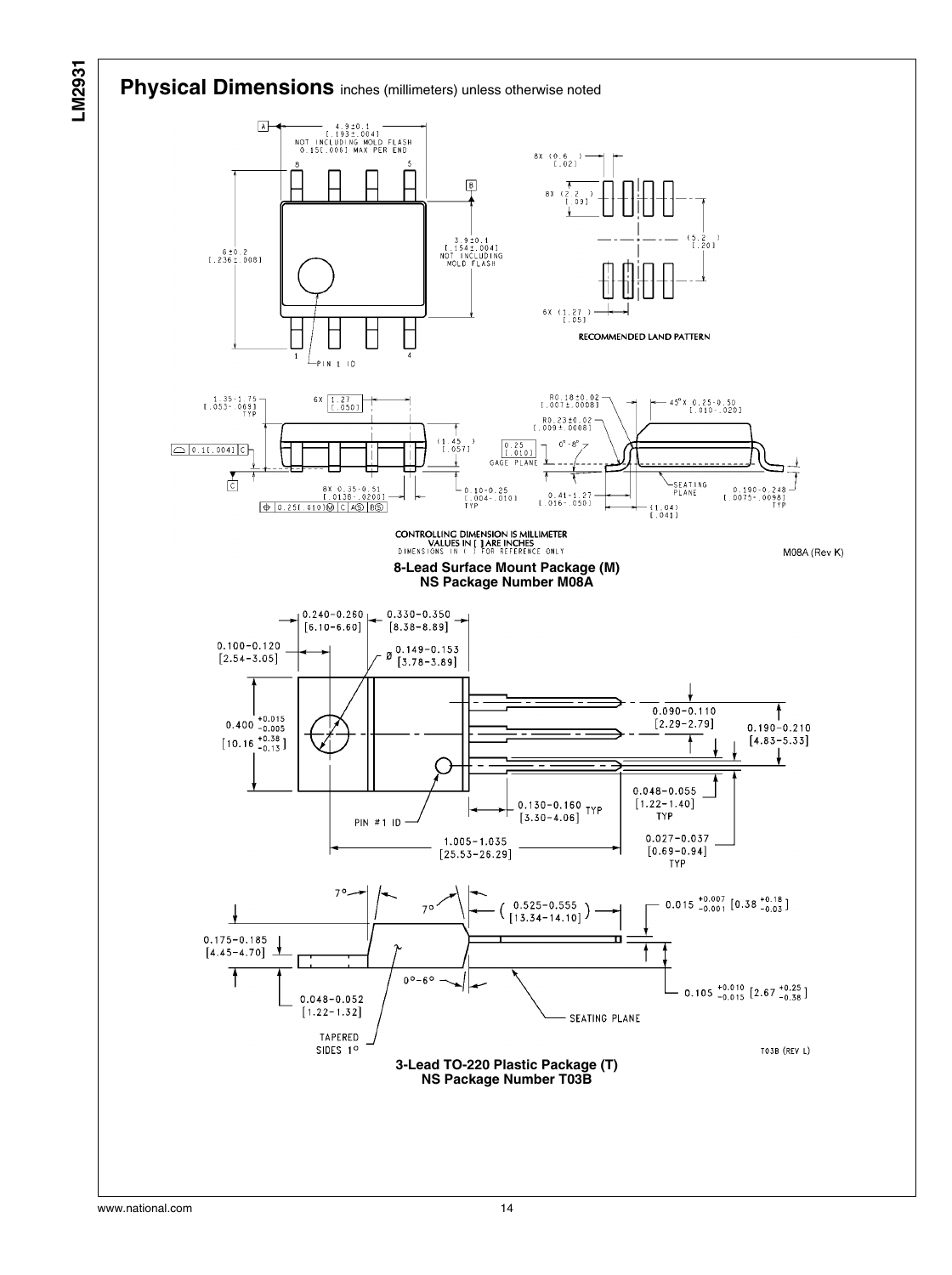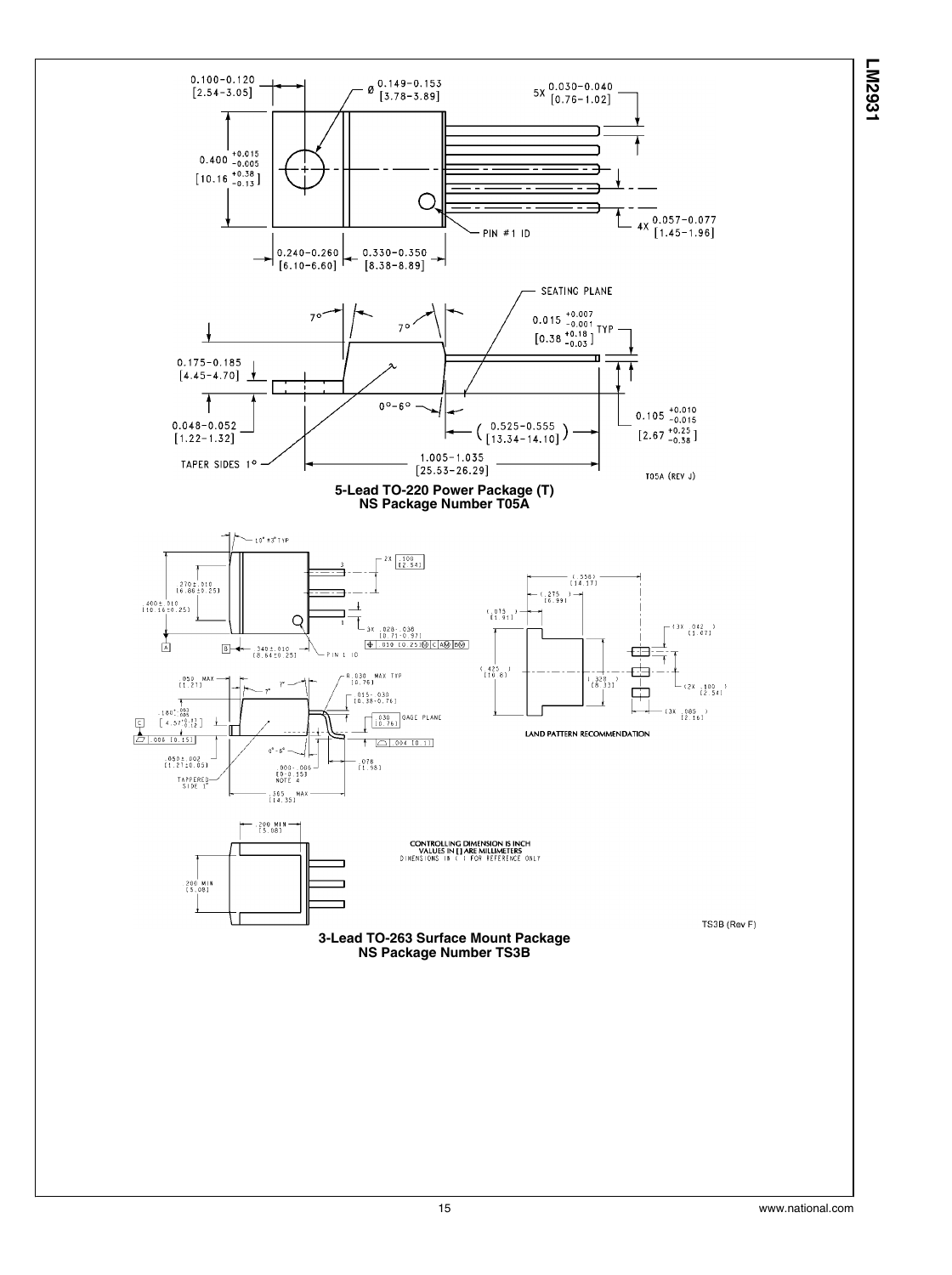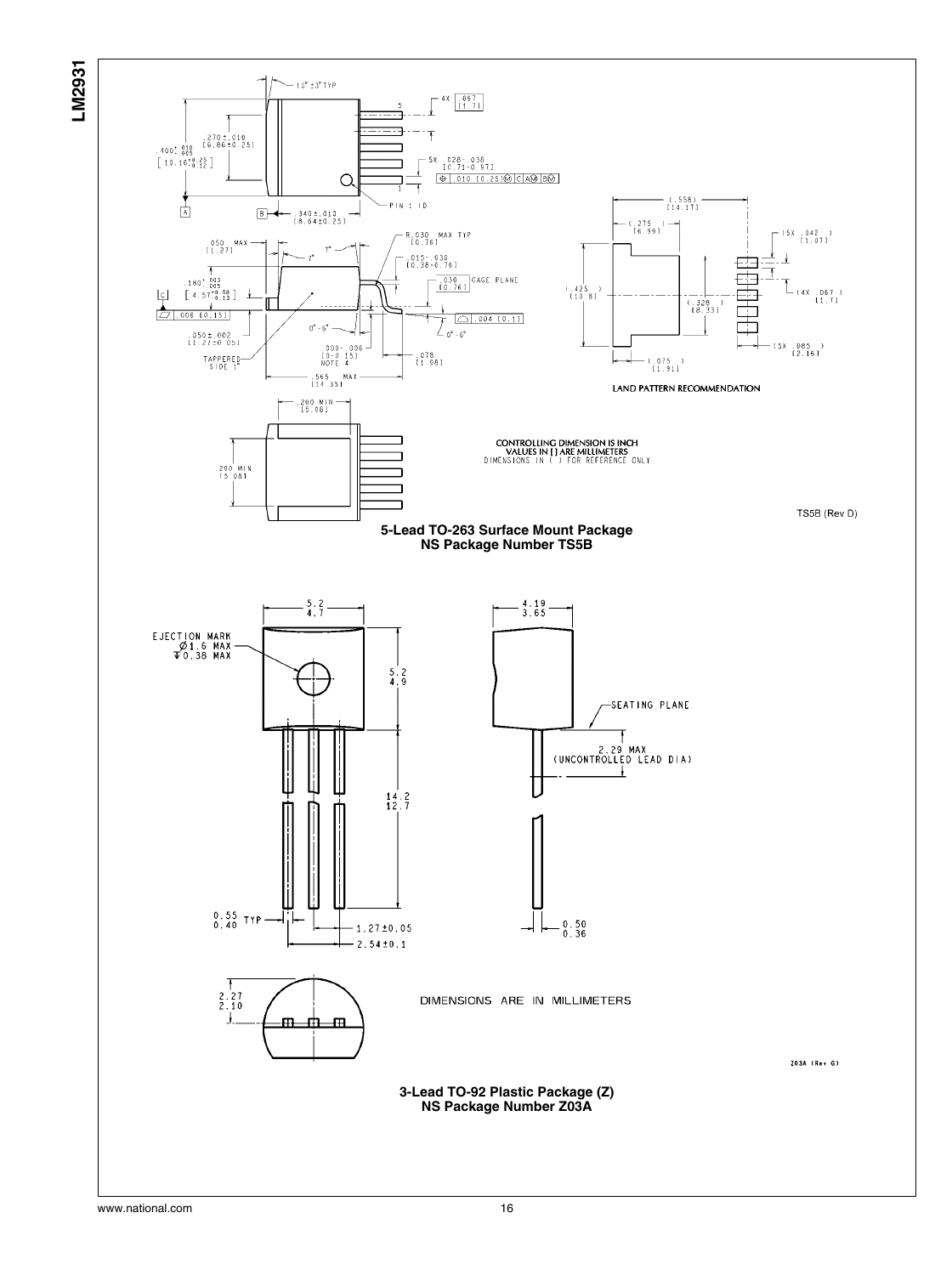PKG SYMM  $(0.5)$ **DIMENSIONS ARE IN MILLIMETERS**<br>DIMENSIONS IN ( ) FOR REFERENCE ONLY  $\emptyset \begin{smallmatrix} 0 & 1 & 7 \\ 0 & 1 & 5 \end{smallmatrix}$  $\boxed{B}$  $Y2$ LAND PATTERN RECOMMENDATION  $S_{\text{C}}^{\text{YMM}}$  $\Box$  $0.125$ <br> $0.050$ **BUMP** SYMM<br>- C  $0.5$ 

> $6x \not\in 0.18$  $0.001 \circ c$  AS BO

-BUMP A1 CORNER

BPA06XXX (Rev D)

 $\overline{A}$ 

**LM2931**

NOTE: UNLESS OTHERWISE SPECIFIED.

1. EPOXY COATING.

2. 63Sn/37Pb EUTECTIC BUMP.

PKG SYMM Q-

TOP SIDE COATING-

3. RECOMMEND NON-SOLDER MASK DEFINED LANDING PAD.

4. PIN A1 IS ESTABLISHED BY LOWER LEFT CORNER WITH RESPECT TO TEST ORIENTATION PINS ARE NUMBERED COUNTERCLOCKWISE. 5. XXX IN DRAWING NUMBER REPRESENTS PACKAGE SIZE VARIATION WHERE X<sub>1</sub> IS PACKAGE WIDTH, X<sub>2</sub> IS PACKAGE LENGTH AND X<sub>3</sub> IS PACKAGE HEIGHT.

 $\begin{array}{c} 0.15 \\ 0.11 \end{array}$ 

 $S/L + COM$ 

6. REFERENCE JEDEC REGISTRATION MO-211, VARIATION BC.

#### **6-Bump micro SMD NS Package Number BPA06HTB**  $X_1 = 0.955$   $X_2 = 1.717$   $X_3 = 0.850$